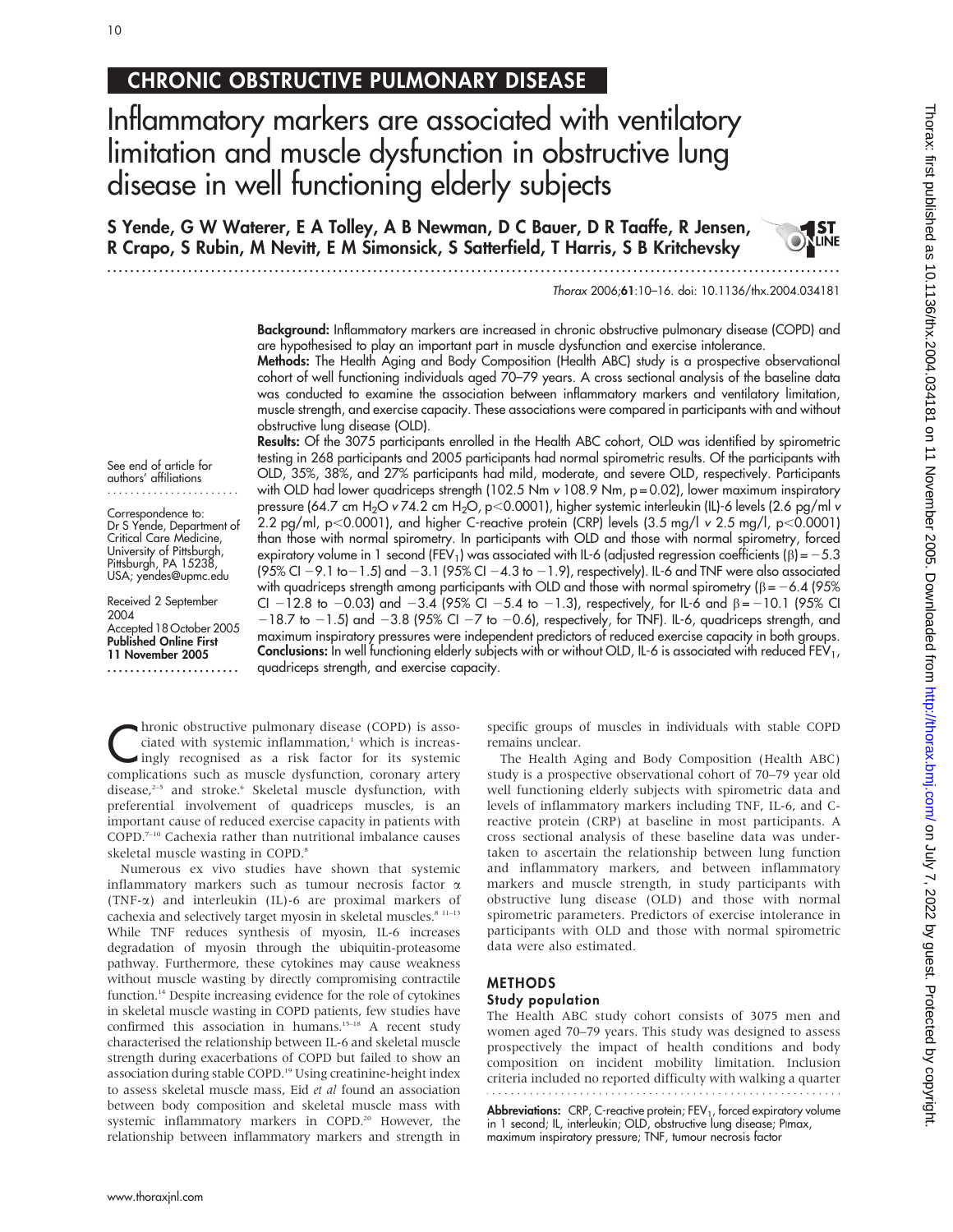of a mile, climbing 10 steps, or performing activities of daily living. Exclusion criteria included treatment for cancer, enrolment in a trial of a lifestyle intervention, plans to move out of the study area in 3 years, difficulty in communicating with study personnel, and cognitive impairment. This analysis is restricted to 268 participants with obstructive pattern and 2005 with normal spirometric parameters. Reasons for excluding the remaining participants are shown in fig 1.

#### Demographic data, health conditions, and body composition

Age, sex, race, and prevalent health conditions were assessed based on self report and medication inventory. Height was measured using a wall mounted stadiometer and body mass index (BMI) was calculated as weight (kg)/height<sup>2</sup> (m<sup>2</sup>). The cross sectional areas of muscle, subcutaneous and intermuscular fat, and muscle density in both thighs were measured by CT scanning (Memphis clinic site: Somatom Plus 4, Siemens, Erlangen, Germany or PQ 2000S, Marconi Medical Systems, Cleveland, OH, USA; Pittsburgh clinic site: 9800 Advantage, General Electric, Milwaukee, WI, USA) as described previously.<sup>21</sup> Whole body and lower limb lean mass was assessed by dual energy  $x$  ray absorptiometry (DXA; Hologic 4500A, Waltham, MA, USA). Mean values for right and left thigh muscle area and lower limb lean body mass were used in the analysis.

#### Muscle strength

The maximal and mean isokinetic strength of the knee extensors (Nm) was assessed by a Kin-Com 125 AP Dynamometer (Chattanooga, TN, USA) at 60˚/s and calculated from the average of three reproducible and acceptable trials out of a maximum of six trials. Handgrip strength was measured using a Jamar Hydrolic Hand Dynamometer.

#### Spirometric tests

Spirometric tests were performed approximately 2 weeks after the baseline interview using a horizontal dry rolling seal spirometer (SensorMedics Corporation, Yorba Linda, CA, USA). The spirometers were modified at the National Institute of Occupational Safety and Health (Morgantown,



Figure 1 Reasons for excluding participants in the Health ABC (HABC) study. \*Reasons for not performing spirometry were medical contraindications (n = 160), participant unable to follow test instructions  $(n = 12)$  or to complete the test  $(n = 15)$ , participant refusal  $(n = 27)$ , equipment failure  $(n = 1)$ , and unknown  $(n = 20)$ .

West Virginia) under the direction of Dr John Hankinson by adding an optical shaft encoder to measure piston displacement and installing the spirometry software used in the third National Health and Nutrition Examination survey.<sup>22</sup> Contraindications to spirometric testing were recent abdominal, thoracic or ophthalmological surgery, recent myocardial infarction, or other recent cardiac illness.

A minimum of three and a maximum of five tracings were obtained from each subject. To be acceptable, tracings had to reflect a good start of test with no coughs or hesitations within the first second and a reasonable duration of test (a minimum of 6 seconds of exhalation or an acceptable plateau in the volume-time tracing). Forced vital capacity (FVC) and forced expiratory volume in 1 second  $(FEV<sub>1</sub>)$  had to meet American Thoracic Society (ATS) criteria for acceptability and reproducibility.<sup>23</sup> <sup>24</sup> OLD was defined as a reduced  $FEV<sub>1</sub>/FVC$ as determined by age, sex, and race normalised values.<sup>22</sup> Based on percentage predicted  $FEV<sub>1</sub>$  determined by age, sex, height, and race, participants with OLD were divided into mutually exclusive groups: severe (FEV<sub>1</sub>  $\leq 50\%$  predicted), moderate (FEV<sub>1</sub> 51–70% predicted), and mild (FEV<sub>1</sub>  $\geq$ 70% predicted). Maximum inspiratory pressure (Pimax) was measured using an MRP-1 instrument (S&M Instruments Inc).

#### Inflammatory markers

Blood samples were obtained in the morning (mean time 09.25 hours) at the year 1 visit. After processing the specimens were aliquoted into cryovials, frozen at  $-70^{\circ}$ C, and shipped to the Core Laboratory. Citrated plasma was used for analysis of TNF and IL-6 assays and special coagulation (SCAT-I) plasma for CRP.<sup>25</sup> Plasma TNF and IL-6 levels were measured in duplicate by ELISA kits (R&D Systems, Minneapolis, MN, USA) using HS600 Quantikine and HSTA50 kits, respectively. Plasma levels of CRP were also measured in duplicate by ELISA based on purified protein and polyclonal anti-CRP antibodies (Calbiochem, EMD Biosciences Inc, Darmstadt, Germany). The CRP assay was standardised according to the World Health Organization First International Reference Standard. Reliability was ascertained using a blind duplicate system and interassay coefficients of variation for TNF, IL-6, and CRP assays were 16%, 10%, and 8%, respectively. The minimal detectable limits for TNF, IL-6, and CRP were 0.18 pg/ml, 0.1 pg/ml and 0.007 mg/l, respectively. TNF, IL-6, and CRP data were missing in 6.6%, 5.3%, and 2.3% of participants, respectively.

#### Long distance corridor walk

Exercise tolerance was measured by the long distance corridor walk test (LDCW) which covered 400 metres. The LDCW test differs from the 6 minute walk test because it uses a target distance instead of time. The LDCW test was therefore chosen to estimate exercise capacity because it discriminates walking endurance and cardiorespiratory fitness better than the 6 minute walk test for this age group.<sup>26</sup> Participants were asked to walk 400 metres after a 2 minute warm-up. The course consisted of 10 laps in a long hallway around cones set 20 metres apart (40 metres per lap) with instructions to walk ''as quickly as you can at a pace that you can maintain for the full 10 laps'', with standard encouragement. Persons with baseline electrocardiogram (ECG) abnormalities, raised blood pressure  $(\geq 200/110 \text{ mm Hg})$ , resting heart rate  $>120$  or <40 beats per minute (bpm), recent exacerbation of chest pain, shortness of breath, or reporting a recent cardiac event or procedure were excluded for safety reasons. The test was stopped if heart rate exceeded 135 bpm or if a participant reported chest pain or dyspnoea during the test.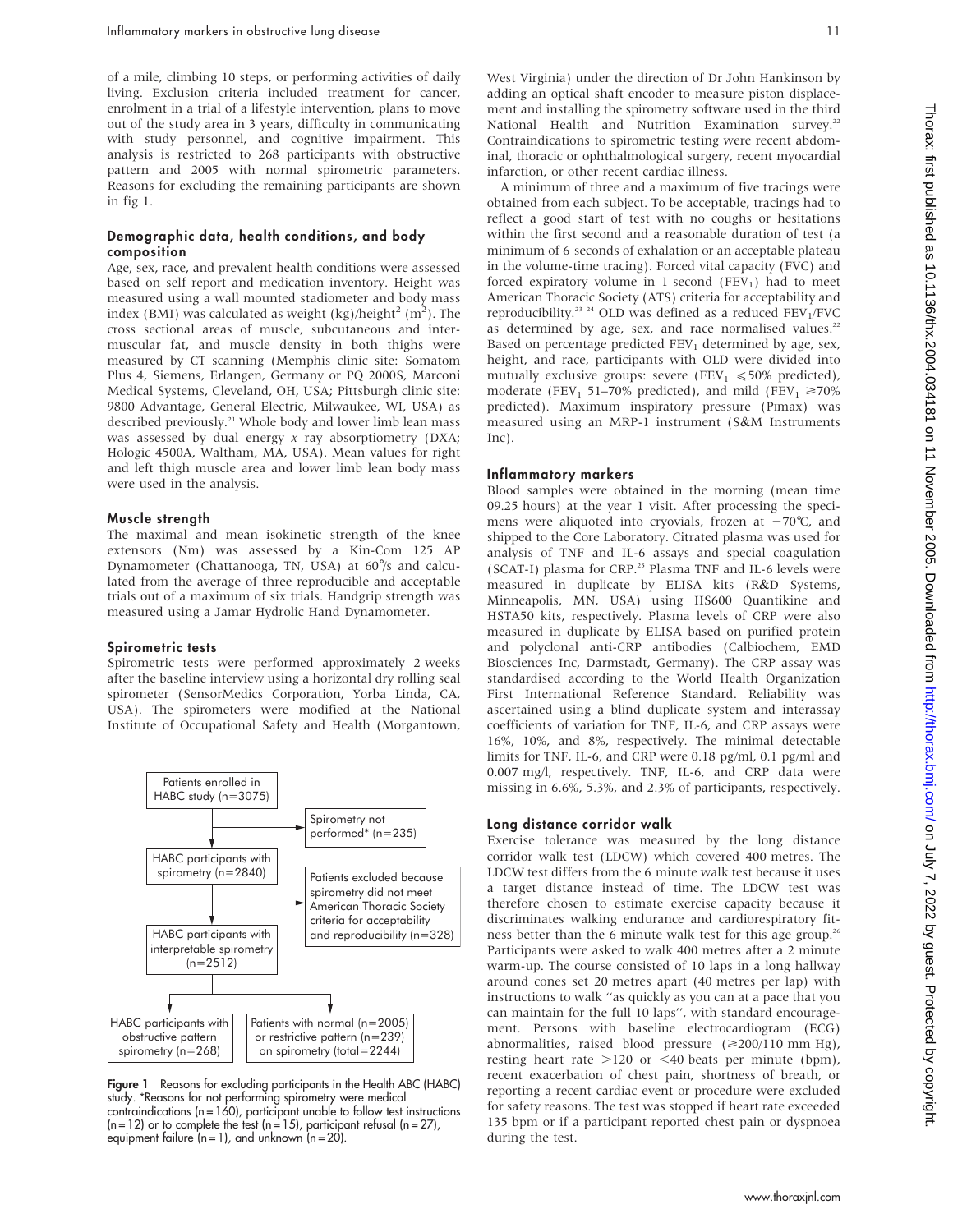| Variable                                            | With OLD<br>$(n = 268)$ | <b>Without OLD</b><br>$(n = 2005)$ | p value    |
|-----------------------------------------------------|-------------------------|------------------------------------|------------|
| Demographic characteristics                         |                         |                                    |            |
| Age                                                 | 73.6 (2.8)              | 73.2(2.8)                          | 0.03       |
| Sex (% male)                                        | 58                      | 50                                 | 0.02       |
| Race (% black)                                      | 56                      | 62                                 | 0.03       |
| Site (% Memphis)                                    | 51                      | 49                                 | 0.4        |
| Co-morbid conditions                                |                         |                                    |            |
| Hypertension (%)                                    | 47                      | 50                                 | 0.3        |
| Diabetes (%)                                        | 14                      | 15                                 | 0.4        |
| History of CHF (%)                                  | 0.8                     | 1.2                                | 0.8        |
| History of COPD (%)                                 | 41.8                    | 10.6                               | $<$ 0.0001 |
| Current smoking (%)                                 | 32                      | 9                                  |            |
| Past smoking (%)                                    | 54                      | 46                                 | < 0.0001   |
| Pack years of smoking‡                              | $39(9 - 57)$            | $2(0-25)$                          | < 0.0001   |
| Depression (%)                                      | 11.4                    | 12.5                               | 0.6        |
| Pulmonary function                                  |                         |                                    |            |
| $FEV1$ (% predicted)                                | 65.1 (16.6)             | 98.6 (18.2)                        | < 0.0001   |
| Mild $\geq 70\%$ predicted (%)                      | 35                      | 100                                |            |
| Moderate 51-70% predicted (%)                       | 38                      | $\mathbf 0$                        |            |
| Severe $<$ 50% predicted (%)                        | 27                      | $\Omega$                           |            |
| Body composition                                    |                         |                                    |            |
| Body mass index ( $\text{kg/m}^2$ )                 | 25.4(4.7)               | 27.4(4.7)                          | 0.001      |
| Visceral adiposity (cm <sup>2</sup> )               | 149.4(77)               | 146.9 (67)                         | 0.4        |
| Lean body mass (kg)                                 | 47 (10)                 | 48 (10)                            | 0.008      |
| Weight (kg)                                         | 72 (14)                 | 76 (15)                            | $<$ 0.0001 |
| Muscle strength and muscle mass                     |                         |                                    |            |
| Grip strength (kg)                                  | 34.1(8)                 | 32.5(7)                            | 0.3        |
| Knee extensor strength (Nm)                         | 102.5 (39)              | 108.9 (38)                         | 0.017      |
| Thigh muscle area by CT scan $\text{(cm}^2\text{)}$ | 102 (39)                | 108 (39)                           | 0.002      |
| Lower limb lean mass by DXA (kg)                    | 7.4(1.7)                | 7.6(1.8)                           | 0.04       |
| Knee extensor strength/thigh muscle area by         | 0.95(0.24)              |                                    | 0.9        |
| $CT$ scan ( $Nm/cm2$ )                              |                         | 0.95(0.22)                         |            |
| Maximal inspiratory pressure (cm $H_2O$ )           | 64.7 (30)               | 74.2 (32)                          | < 0.0001   |
| Inflammatory markers†                               |                         |                                    |            |
| $TNF$ (pg/ml)                                       | 3.4(1.7)                | 3.4(1.5)                           | 0.3        |
| $IL-6$ (pg/ml)                                      | 2.6(1.9)                | 2.2(1.8)                           | $<$ 0.0001 |
| $CRP$ (mg/l)                                        | 3.5(5.3)                | 2.5(3.7)                           | < 0.0001   |
| <b>Medications</b>                                  |                         |                                    |            |
| Steroids (%)                                        | 4.5                     | 1.2                                | 0.006      |

|       | <b>Table 1</b> Baseline characteristics of participants with and without obstructive lung disease |  |  |
|-------|---------------------------------------------------------------------------------------------------|--|--|
| (OLD) |                                                                                                   |  |  |

CHF, congestive heart failure; FEV<sub>1</sub>, forced expiratory volume in 1 second; CRP, C-reactive protein; IL, interleukin; TNF, tumour necrosis factor.

Data expressed as mean (SD) unless specified otherwise.

Data log converted since distribution not normal.

`Median with interquartile range.

## Statistical analysis

Baseline characteristics in participants with and without OLD were compared with the  $\chi^2$  test (discrete variables) or Student's t test (continuous variables). A p value of  $< 0.05$ was considered significant. Inflammatory markers were log converted because distribution was not normal. Multiple linear regression analysis was used to estimate adjusted regression coefficients between each inflammatory marker and percentage predicted  $FEV<sub>1</sub>$  as well as muscle strength. Age, sex, race, and the sex-race interaction if significant, site, BMI >30, 20-30, and <20 kg/m<sup>2</sup>, smoking status (current smokers  $\nu$  previous smokers  $\nu$  never smokers), pack years of smoking, history of congestive heart failure, diabetes, and use of oral steroids were added to this model to control for confounding. These variables were chosen based on known associations with inflammatory markers, lung function, or muscle strength in our cohort or previous studies.

We also performed multivariable analysis using stepwise logistic regression to ascertain predictors of exercise capacity among participants with OLD. Age, sex, race, site, percentage predicted FEV<sub>1</sub>, history of congestive heart failure, quadriceps strength, maximum inspiratory strength, and inflammatory markers were entered into the model. As described previously, exercise tolerance was measured based on time to complete the LDCW test. Participants were stratified into

three groups: those who did not participate in the LDCW test, individuals requiring  $>6$  minutes to complete the LDCW test, and those requiring  $<$ 6 minutes to complete the LDCW test. The 6 minute time point was chosen to compare distance covered in this test with a 6 minute walk test. A number of the participants were unable to perform the LDCW test. A multivariable analysis to examine predictors of exercise tolerance without these participants could potentially bias the estimates. We therefore compared odds ratios in individuals who required  $\leq$ 6 minutes to complete the LDCW test with those who could not participate in the test or required  $>6$  minutes to complete it. Odds ratios and 95% confidence intervals were estimated for participants with OLD and compared with those with normal spirometric data. Model fit was estimated by Hosmer-Lemeshow's test.

To ascertain if these associations were significantly different between participants with and without OLD, the results were stratified by these two groups and interaction p values were estimated in each of these models. All analyses were performed using SAS Version 9.0 (Cary, NC, USA).

## RESULTS Baseline characteristics

Table 1 compares the baseline characteristics of the 268 participants with OLD and those with normal spirometric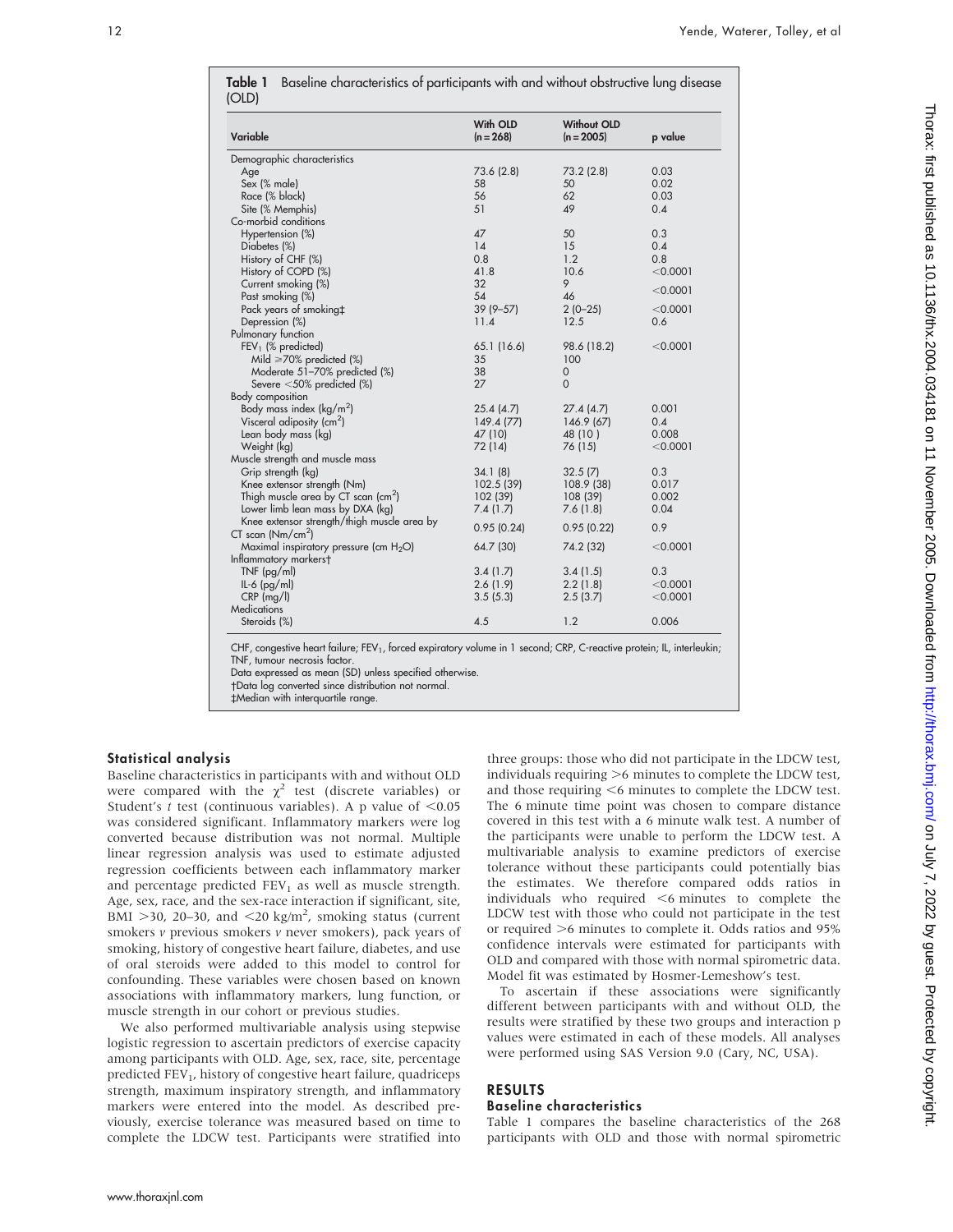| <b>Table 2</b> Adjusted regression coefficients (with 95% confidence intervals) for association |  |  |
|-------------------------------------------------------------------------------------------------|--|--|
| between inflammatory markers and FEV $_1$ % predicted in participants with and without          |  |  |
| obstructive lung disease (OLD)                                                                  |  |  |

|                                    | B with 95% confidence intervals*                                         |                                                                             |                     |
|------------------------------------|--------------------------------------------------------------------------|-----------------------------------------------------------------------------|---------------------|
| Variable                           | With OLD                                                                 | <b>Without OLD</b>                                                          | p valuet            |
| $IL-6$<br><b>TNF</b><br><b>CRP</b> | $-5.3$ (-9.1 to $-1.5$ )<br>$3.6$ (-1.8 to 9)<br>$-2.2$ ( $-4.8$ to 0.4) | $-3.1$ ( $-4.3$ to $-1.9$ )<br>$-1.9$ ( $-3.7$ to 0.1)<br>$-2(-3$ to $-1$ ) | 0.09<br>0.03<br>0.6 |

IL-6, interleukin 6; TNF, tumour necrosis factor; CRP, C-reactive protein.<br>\*Regression coefficients (β) denote the estimated difference in FEV1 % predicted associated with an increase of one  $\log$  unit in individual inflammatory markers.  $\beta$  adjusted for age, race, sex, site, smoking status (current smokers, ever smoked versus never smoked), pack years of smoking, body mass index (>30 and <20 kg/m<sup>2</sup>), history of congestive heart failure, diabetes, and oral steroid use.

 $tp$  value for interaction between obstructive lung disease and the association between FEV<sub>1</sub> and inflammatory marker.

parameters. Among the participants with OLD, 94 (35%), 102 (38%), and 72 (27%) participants had mild (FEV<sub>1</sub>  $\geq 70\%$ ) predicted), moderate (FEV<sub>1</sub> 51–70% predicted), and severe (FEV<sub>1</sub>  $<$  50% predicted) OLD, respectively. Participants with OLD were more likely to be men, of black ethnicity, using oral steroid medications, and to be current as well as past smokers. The association between age and OLD was statistically significant but the differences were not clinically meaningful. Site of enrolment and history of hypertension, diabetes, congestive heart failure, or depression were not associated with OLD. Only 42% of participants with OLD reported a history of COPD.

Participants with OLD had lower BMI, total body weight, and lean body mass than those without OLD. Similarly, knee extensor strength, thigh muscle cross sectional area by CT scan, and maximum inspiratory pressure were lower in participants with OLD, although grip strength was similar in the two groups. Despite the lower knee extensor strength and thigh muscle cross sectional area by CT scan among the participants with OLD, the ratios of knee extensor strength and thigh muscle area were similar for both groups.

Table 3 Adjusted regression coefficients (with 95% confidence intervals) for association between inflammatory markers (log converted) and quadriceps strength, grip strength, and maximum inspiratory pressure (PImax) in participants with and without obstructive lung disease (OLD)

|                     | B with 95% confidence intervals* |                               |  |  |
|---------------------|----------------------------------|-------------------------------|--|--|
| Variable            | With OLD                         | <b>Without OLD</b>            |  |  |
| Quadriceps strength |                                  |                               |  |  |
| $IL-6$              | $-6.4$ ( $-12.8$ to $-0.03$ )    | $-3.4$ ( $-5.4$ to $-1.3$ )   |  |  |
| <b>TNF</b>          | $-10.1$ ( $-18.7$ to $-1.5$ )    | $-3.8$ ( $-7$ to $-0.6$ )     |  |  |
| <b>CRP</b>          | $-1.2$ (-5.4 to 3.1)             | $-0.9$ ( $-2.4$ to 0.7)       |  |  |
| Grip strength       |                                  |                               |  |  |
| $II - 6$            | $-1.2$ (-2.8 to 0.3)             | $-0.8$ ( $-1.3$ to $-0.3$ )   |  |  |
| <b>TNF</b>          | $-0.2$ ( $-2.2$ to 1.8)          | $-0.6$ ( $-1.4$ to 0.1)       |  |  |
| <b>CRP</b>          | $0.1$ (-0.9 to 1.1)              | $-0.4$ ( $-0.8$ to $-0.02$ )  |  |  |
| Pimax               |                                  |                               |  |  |
| $IL-6$              | $-4.2$ ( $-10.3$ to 1.8)         | $-0.8$ ( $-3.1$ to 1.5)       |  |  |
| <b>TNF</b>          | $-6$ ( $-14.7$ to 2.7)           | $-3.5$ ( $-7.1$ to $-0.003$ ) |  |  |
| <b>CRP</b>          | $-1.2$ ( $-5.3$ to 2.9)          | $-0.02$ ( $-1.7$ to 1.8)      |  |  |

 $*\beta$  adjusted for age, race, sex, site, lean body mass, total fat, FEV<sub>1</sub> % predicted, smoking status (current smokers, ever smoked versus never smoked), pack years of smoking, body mass index ( $>$ 30 and  $<$ 20 kg/ m<sup>2</sup>), history of diabetes and congestive heart failure, and use of oral steroids interaction. p values for interaction between OLD and the association between individual inflammatory markers and muscle strength  $>$  0.5.

## Association between lung function and muscle strength

The unadjusted mean values of quadriceps strength for participants with mild, moderate, and severe OLD were 104.6 Nm, 102.9 Nm, and 98.7 Nm, respectively, compared with 108.9 Nm for those with normal spirometry. This negative association between  $FEV<sub>1</sub>$  % predicted and quadriceps strength was statistically significant ( $p = 0.007$ ) after adjusting for age, height, sex, race, and sex-race interaction. In contrast to quadriceps strength, grip strength was similar in participants with mild, moderate, and severe OLD, and no relationship was noted with  $FEV<sub>1</sub>$  % predicted. Pimax for those with mild, moderate, and severe OLD was 66.9 cm H<sub>2</sub>O, 65.3 cm H<sub>2</sub>O, and 60 cm H<sub>2</sub>O, respectively, compared with 74.2 cm  $H<sub>2</sub>O$  for those with normal spirometry. Similar to quadriceps strength, PImax also correlated with FEV<sub>1</sub> % predicted ( $p = 0.03$ ) after adjusting for sex and race. Although weight, BMI, and lean body mass were lower in participants with OLD, none of these variables correlated with  $FEV_1$  % predicted (p $>0.05$ ).

## Association between inflammatory markers and lung function

TNF levels were similar but IL-6 and CRP levels were higher in participants with OLD than in those with normal spirometry. A modest correlation was noted between IL-6 levels and TNF and CRP (Spearman correlation coefficients  $(r) = 0.3$  and 0.5, respectively,  $p \le 0.0001$ ). However, only a weak correlation was noted between TNF and CRP levels  $(r = 0.1, p = 0.07).$ 

IL-6 was associated with  $FEV<sub>1</sub>$ % predicted in participants with OLD and in those with normal spirometry (table 2). Although the adjusted regression coefficients were different for these two groups ( $\beta = -5.3$  and  $-3.1$ , respectively), the p value for the interaction did not meet statistical significance ( $p = 0.09$ ). In contrast, TNF was not associated with FEV<sub>1</sub> % predicted in either group. Although the adjusted regression coefficients for the association between CRP and  $FEV<sub>1</sub>$  % predicted were similar in participants with OLD and those with normal spirometry, the association was significant only in participants with normal spirometry.

## Association between inflammatory markers and muscle strength

Both TNF and IL-6 were associated with quadriceps strength in participants with OLD and in those with normal spirometry (table 3). Although the adjusted regression coefficients were different for the two groups for both TNF and IL-6, the interaction p values were not significant  $(p = 0.3$  and 0.6, respectively). CRP was not associated with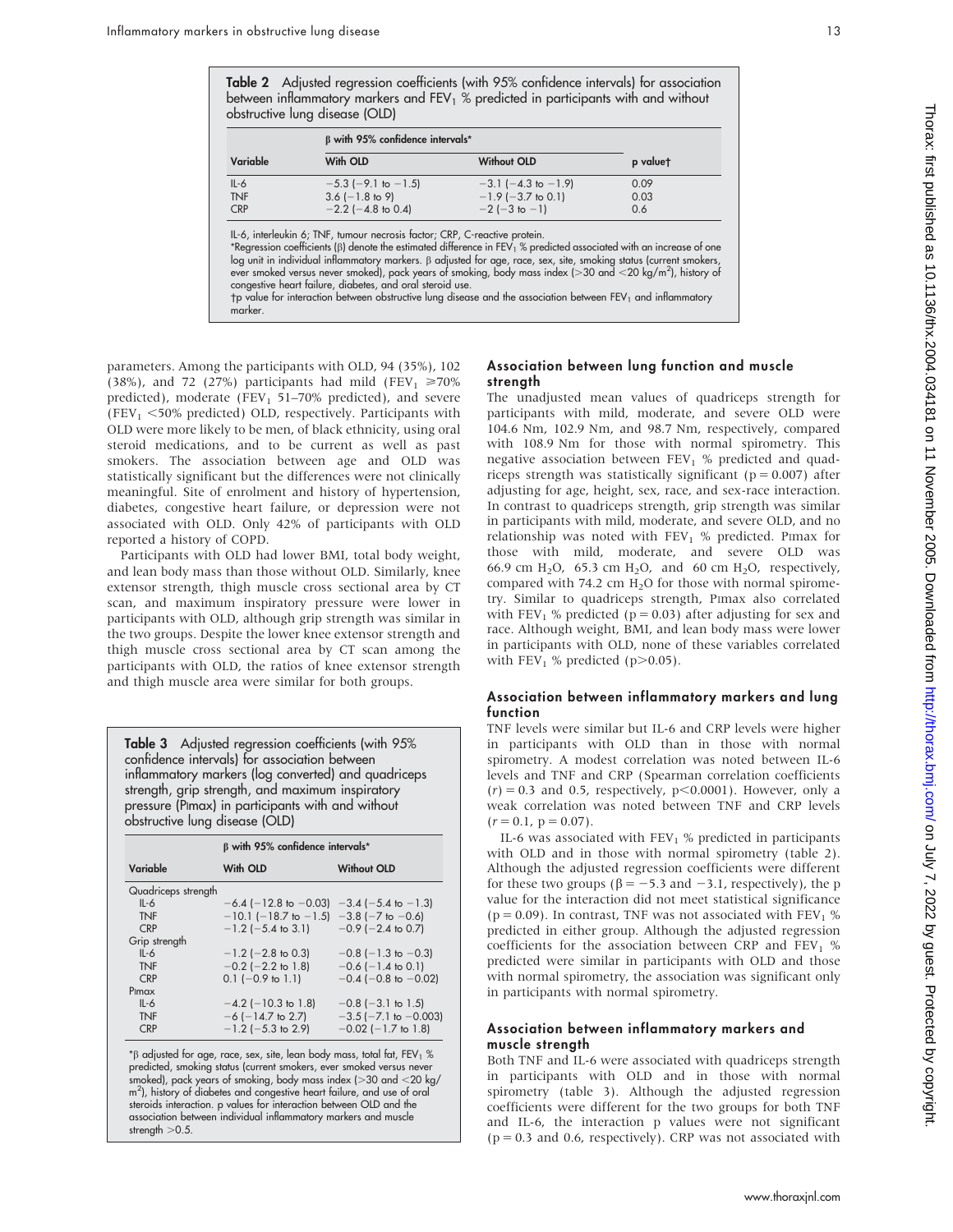Table 4 Odds ratio (with 95% confidence intervals) of poor exercise performance in the long distance corridor walk over 400 metres (stepwise logistic regression)\*

| Variable                         | More than 6 min    | Did not participate | <b>Completed</b> test<br>within 6 min |
|----------------------------------|--------------------|---------------------|---------------------------------------|
| With obstructive lung disease    |                    |                     |                                       |
| Knee extensor strength (Nm)+     | $0.4$ (0.2 to 0.7) | $0.6$ (0.4 to 0.8)  | Referent                              |
| IL-6 (log value) <sup>+</sup>    | $2.2$ (1.1 to 4.4) | $1.6$ (1.1 to 2.5)  | Referent                              |
| Pimax <sup>+</sup>               | $0.5$ (0.3 to 0.8) | $0.7$ (0.5 to 0.9)  | Referent                              |
| Without obstructive lung disease |                    |                     |                                       |
| Knee extensor strength (Nm)+     | $0.5$ (0.4 to 0.7) | $0.7$ (0.6 to 0.8)  | Referent                              |
| IL-6 (log value)t                | $1.9$ (1.5 to 2.4) | $1.6$ (1.4 to 1.9)  | Referent                              |
| Pimax <sup>+</sup>               | $0.8$ (0.7 to 0.9) | 0.9 (0.8 to 0.98)   | Referent                              |

\*Odds ratio for each group compared with individuals who completed test within 6 minutes. Hosmer-Lemeshow goodness of fit statistics were 0.5 and 0.2 for model for participants with and without obstructive lung disease, *respectively* 

Odds ratio per standard deviation increase in independent variable.

quadriceps strength in either group. None of the inflammatory mediators was associated with hand grip strength or PImax, except for a weak association between IL-6 and hand grip strength, and between TNF and PImax in participants with normal spirometry.

#### Predictors of exercise tolerance

30% of study participants with OLD did not participate in the LDCW. The quadriceps strength for those who did not participate in the LDCW or who took  $>6$  minutes to complete the LDCW was 91 Nm and 92 Nm, respectively, which was lower than the mean quadriceps strength for individuals who completed the LDCW test within 6 minutes (114 Nm). Similarly, IL-6 levels were higher in these two groups (mean 3.3 ng/ml for both groups) than in those who completed the test within 6 minutes (mean 2.3 ng/ml). We therefore compared predictors of exercise tolerance in individuals requiring  $>6$  minutes as well as non-participants with those who completed the LDCW within 6 minutes (table 4). In participants with OLD, quadriceps strength, IL-6 levels, and Pimax were important predictors of exercise tolerance, and the odds ratios were similar for those requiring more than 6 minutes and those who did not participate in the test. Furthermore, the odds ratios for IL-6 and quadriceps strength were similar in participants with OLD and those with normal spirometry.

#### **DISCUSSION**

In this study OLD was associated with lower quadriceps strength and higher IL-6 and CRP levels in well functioning elderly individuals. Consistent with previous studies, we have shown an inverse association between systemic IL-6 levels and  $FEV<sub>1</sub>$ % predicted. Although the association appeared to be stronger in participants with OLD, the interaction p value was not significant. We have also shown an important association between higher systemic IL-6 and TNF levels and lower quadriceps strength. Furthermore, the IL-6 level is an independent predictor of exercise tolerance.

The strong association between  $FEV<sub>1</sub>$  and IL-6 in the presence of OLD is consistent with current concepts of inflammation in the pathogenesis of asthma and COPD.<sup>1 27</sup> Of the three inflammatory markers studied, IL-6 had the strongest association with  $FEV<sub>1</sub>$ . The regression coefficient was higher in participants with OLD, indicating that associations between systemic IL-6 levels were stronger among participants with OLD with a similar  $FEV_1$ . However, the interaction p value did not meet our strict criteria, and the reported differences in regression coefficients could be by chance alone. The confidence intervals for the adjusted regression coefficients for the association

between  $FEV<sub>1</sub>$  and CRP among participants with OLD compared with those with normal spirometry were similar but wider, suggesting a lack of power to detect an association in those with OLD. Although TNF is a key stimulus of IL-6 production and similar associations might be expected, $28\frac{29}{2}$ the relatively short serum half life of TNF compared with IL-6 and CRP may explain the failure to find the same associations.<sup>30</sup> This inverse association between  $FEV<sub>1</sub>$  and systemic inflammatory markers, especially in the presence of airway obstruction, has been hypothesised to be the causal pathway for numerous systemic complications in COPD. Specifically, IL-6 which is proatherogenic,<sup>31</sup> may explain the increased incidence of cardiovascular disease.<sup>32</sup>

Although we have previously shown an association between TNF and IL-6 with quadriceps strength in the entire Health ABC cohort,<sup>33</sup> in this study we specifically examined the relationship in participants with OLD and those with normal spirometry. Both TNF and IL-6 levels were inversely associated with quadriceps strength in individuals with stable OLD. Levels of inflammatory markers and spirometric parameters were measured during the baseline clinic visit and participants did not report any worsening of symptoms or infections. The inverse association of IL-6 and TNF levels with quadriceps strength is consistent with our hypothesis and the results of ex vivo studies.<sup>8 19 20 34</sup> Again, the regression coefficients differed between participants with OLD and those with normal spirometry, but interaction p values were not significant. Although participants with OLD had higher CRP levels, CRP was not an independent predictor of quadriceps strength. Compared with quadriceps strength, no association was noted between inflammatory markers and hand grip or respiratory muscle strength. Upper extremity muscle strength is preserved in patients with COPD and these results were confirmed in our study, which may explain the weak association between IL-6 and hand grip strength. Similarly, respiratory muscle strength is well preserved in patients with COPD and reduction in PImax occurs due to hyperinflation rather than inflammatory markers. It is important to note that the quadriceps strength was approximately 10% lower in individuals with OLD than in those without OLD in our study. Previous studies in patients with clinically diagnosed COPD have reported a difference of 20– 30% in quadriceps strength between COPD patients and controls.<sup>35</sup> The inclusion criteria for the Health ABC study included no reported difficulty with walking a quarter of a mile, climbing 10 steps, or performing activities of daily living. These selection criteria would have excluded individuals with severe OLD with the worst impairment in exercise tolerance. Furthermore, participants in the Health ABC study without OLD were 70–79 years of age. Quadriceps strength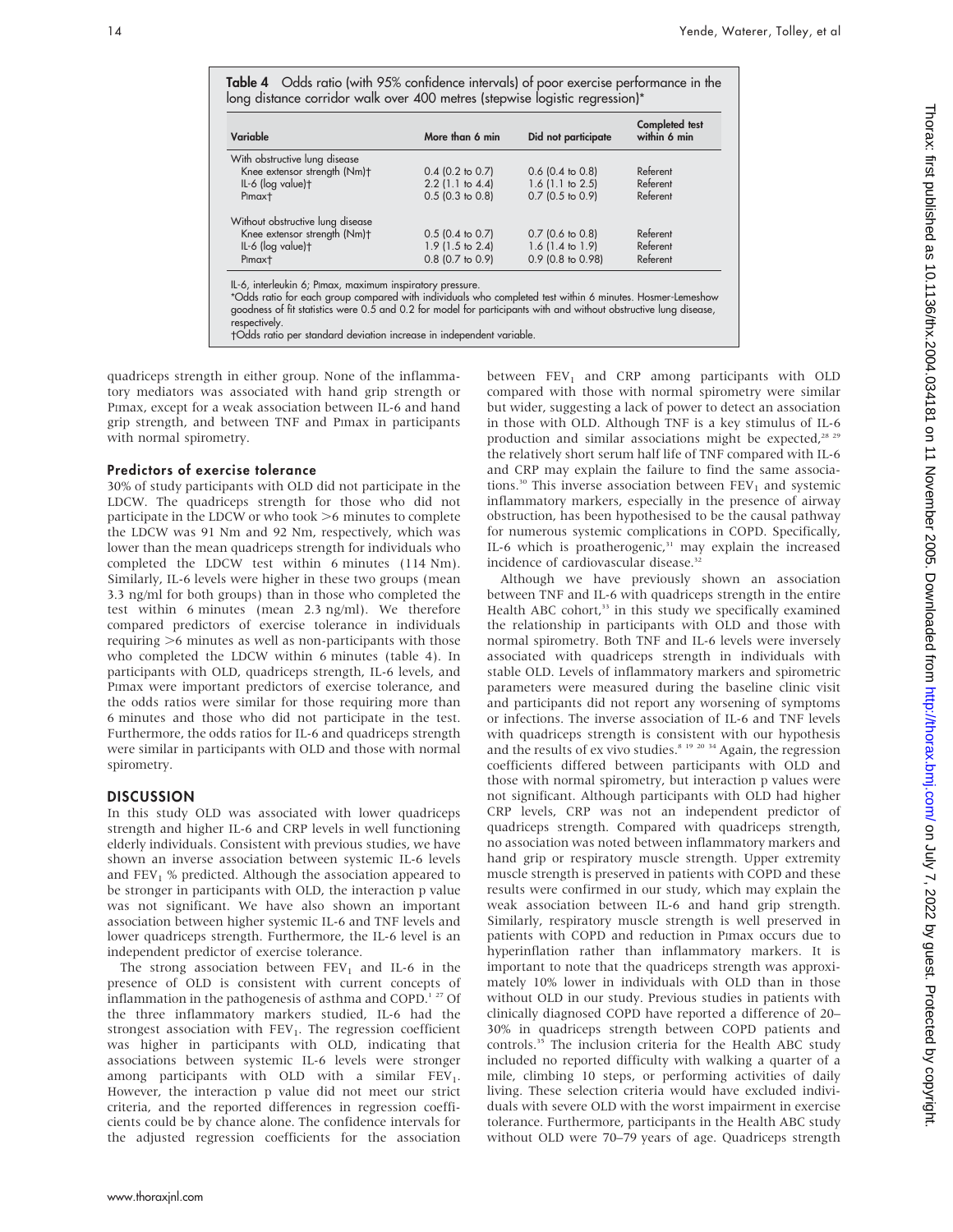declines with age and this group may have lower strength than control groups in previous studies. A smaller difference in quadriceps strength was therefore noted in our study.

We also examined predictors of exercise tolerance in participants with OLD to assess the effect of inflammatory markers on exercise capacity. Individuals were subdivided into two groups based on time required to complete the LDCW test. The interval of 6 minutes was chosen to simulate the results of the 6 minute walk test. Unfortunately, 30% of the participants with OLD did not participate in the LDCW for medical reasons. These participants had the lowest quadriceps strength and higher IL-6 levels. Since excluding such a large number of participants may bias the results, we compared predictors of exercise tolerance in these participants with individuals with exercise intolerance. The similar odds ratios for these two groups suggest that the exclusion of the participants who failed to perform the LDCW test would not bias our estimates. Consistent with previous studies, quadriceps strength was a better predictor of exercise capacity than  $FEV_1$ , which was not a significant predictor in the stepwise logistic regression model.7 Although IL-6 correlated with quadriceps strength, it was an independent predictor of exercise tolerance. IL-6 may be an important surrogate marker for co-morbid conditions that affect exercise capacity in this population such as cardiovascular, pulmonary, or rheumatological disease, which could explain this independent association.

Our study has limitations. Firstly, the analyses were performed using cross sectional data and therefore valid inferences regarding causal pathways cannot be drawn. Secondly, the reported associations could be explained by residual confounding, although we adjusted for known confounders that affect muscle strength and exercise tolerance. Cancer and congestive heart failure are co-morbid conditions that may affect muscle strength and inflammatory markers. Participants with cancer were excluded from the study and less than 1% of participants reported a history of congestive heart failure. Thirdly, our results cannot be generalised to other groups due to the strict inclusion criteria of the study. Individuals aged 70–79 years who could walk a quarter of a mile were included in the study. Whether individuals with severe OLD and lower quadriceps strength have a similar relationship with IL-6 is not known. Based on the linear relationship between IL-6 and  $FEV<sub>1</sub>$  as well as quadriceps strength, one may speculate that a similar relationship would be seen in individuals with more severe OLD. Fourth, some of our participants may have asthma rather than COPD. It is often difficult to distinguish between these conditions in this population,<sup>36</sup> and the post-bronchodilator response was not assessed. The frequency of asthma would be low in this population and asthma is not associated with raised levels of inflammatory markers. Such a misclassification bias often skews results towards the null hypothesis and is unlikely to confound the associations. Finally, our definitions of airflow obstruction and normal  $FEV<sub>1</sub>$  were based on normative equations from population data with severity graded by ATS criteria. This is of special concern in older subjects in general, and in older minorities in particular, since the reference equations for these groups are based on a relatively small number of people. However, in the absence of any other alternative, we chose normative equations from the population data most representative of our study cohort and used the most widely accepted international criteria for defining the presence and severity of airflow obstruction.<sup>22</sup>

In conclusion, our study confirms the association between IL-6 and ventilatory limitation, reduced quadriceps strength and exercise tolerance in elderly participants with OLD as well as in those with normal spirometric parameters. Although participants with OLD had higher inflammatory marker levels in the systemic circulation, no interaction was seen for these associations in participants with and without OLD. Systemic IL-6 levels were inversely correlated with  $FEV<sub>1</sub>$ and quadriceps strength and were independently associated with reduced exercise tolerance.

.....................

Authors' affiliations

S Yende, CRISMA Laboratory (Clinical Research, Investigation, and Systems Modeling of Acute Illness), Department of Critical Care Medicine, University of Pittsburgh, Pittsburgh, PA, USA

G W Waterer, Department of Medicine, University of Western Australia, Perth, Australia

E A Tolley, S Satterfield, Department of Preventive Medicine, University of Tennessee Health Science Center, Memphis, TN, USA

A B Newman, Division of Geriatric Medicine, University of Pittsburgh, PA, USA

D C Bauer, S Rubin, M Nevitt, Preventive Sciences Group, University of California, San Francisco, CA, USA

D R Taaffe, School of Human Movement Studies, University of Queensland, Australia

R Jensen, R Crapo, Pulmonary Division, LDS Hospital and University of Utah, Salt Lake City, Utah, USA

E M Simonsick, Clinical Research Branch, National Institute of Aging, Baltimore, MD, USA

T Harris, Geriatric Epidemiology Section, National Institute of Aging, Bethesda, MD, USA

S B Kritchevsky, Sticht Center on Aging, Wake Forest University School of Medicine, Winston Salem, NC, USA

This study was supported by NIA contracts N01-AG-6-2101, N01-AG-6-2103, R01-HL-074104, and N01-AG-6-2106

None of the authors has any competing interests to declare.

This work was performed while Dr Yende was at the Division of Pulmonary and Critical Care Medicine, University of Tennessee Health Science Center, Memphis, TN, USA

The study was approved by the Institutional Review Board at the University of Tennessee, Memphis and at the University of Pittsburgh, Pennsylvania.

#### REFERENCES

- 1 Gan WQ, Man SF, Senthilselvan A, et al. Association between chronic obstructive pulmonary disease and systemic inflammation: a systematic review and a meta-analysis. Thorax 2004;59:574–80.
- 2 Friedman GD, Klatsky AL, Siegelaub AB. Lung function and risk of myocardial infarction and sudden cardiac death. N Engl J Med 1976;294:1071–5.
- 3 Tockman MS, Pearson JD, Fleg JL, et al. Rapid decline in FEV<sub>1</sub>. A new risk factor for coronary heart disease mortality. Am J Respir Crit Care Med 1995;151:390–8.
- 4 Curb JD, Marcus EB, Reed DM, et al. Smoking, pulmonary function, and mortality. Ann Epidemiol 1990;1:25–32.
- 5 Engstrom G, Lind P, Hedblad B, et al. Lung function and cardiovascular risk: relationship with inflammation-sensitive plasma proteins. Circulation 2002;106:2555–60.
- 6 Agnarsson U, Thorgeirsson G, Sigvaldason H, et al. Effects of leisure-time physical activity and ventilatory function on risk for stroke in men: the Reykjavik study. Ann Intern Med 1999;130:987–90.
- 7 Hamilton AL, Killian KJ, Summers E, et al. Muscle strength, symptom intensity, and exercise capacity in patients with cardiorespiratory disorders. Am J Respir Crit Care Med 1995;152:2021–31.
- 8 Debigare R, Cote CH, Maltais F. Peripheral muscle wasting in chronic obstructive pulmonary disease. Clinical relevance and mechanisms. Am J Respir Crit Care Med 2001;164:1712–7.
- 9 ATS/ERS. Skeletal muscle dysfunction in chronic obstructive pulmonary disease. A statement of the American Thoracic Society and European<br>Respiratory Society. *Am J Respir Crit Care Med* 1999;**159**:S1–40.
- 10 Bernard S, LeBlanc P, Whittom F, et al. Peripheral muscle weakness in patients with chronic obstructive pulmonary disease. Am J Respir Crit Care Med 1998;158:629–34.
- 11 Chamberlain JS. Cachexia in cancer--zeroing in on myosin. N Engl J Med 2004;351:2124–5.
- 12 Acharyya S, Ladner KJ, Nelsen LL, et al. Cancer cachexia is regulated by selective targeting of skeletal muscle gene products. J Clin Invest 2004;114:370–8.
- 13 Sandri M, Sandri C, Gilbert A, et al. Foxo transcription factors induce the atrophy-related ubiquitin ligase atrogin-1 and cause skeletal muscle atrophy. Cell 2004;117:399–412.